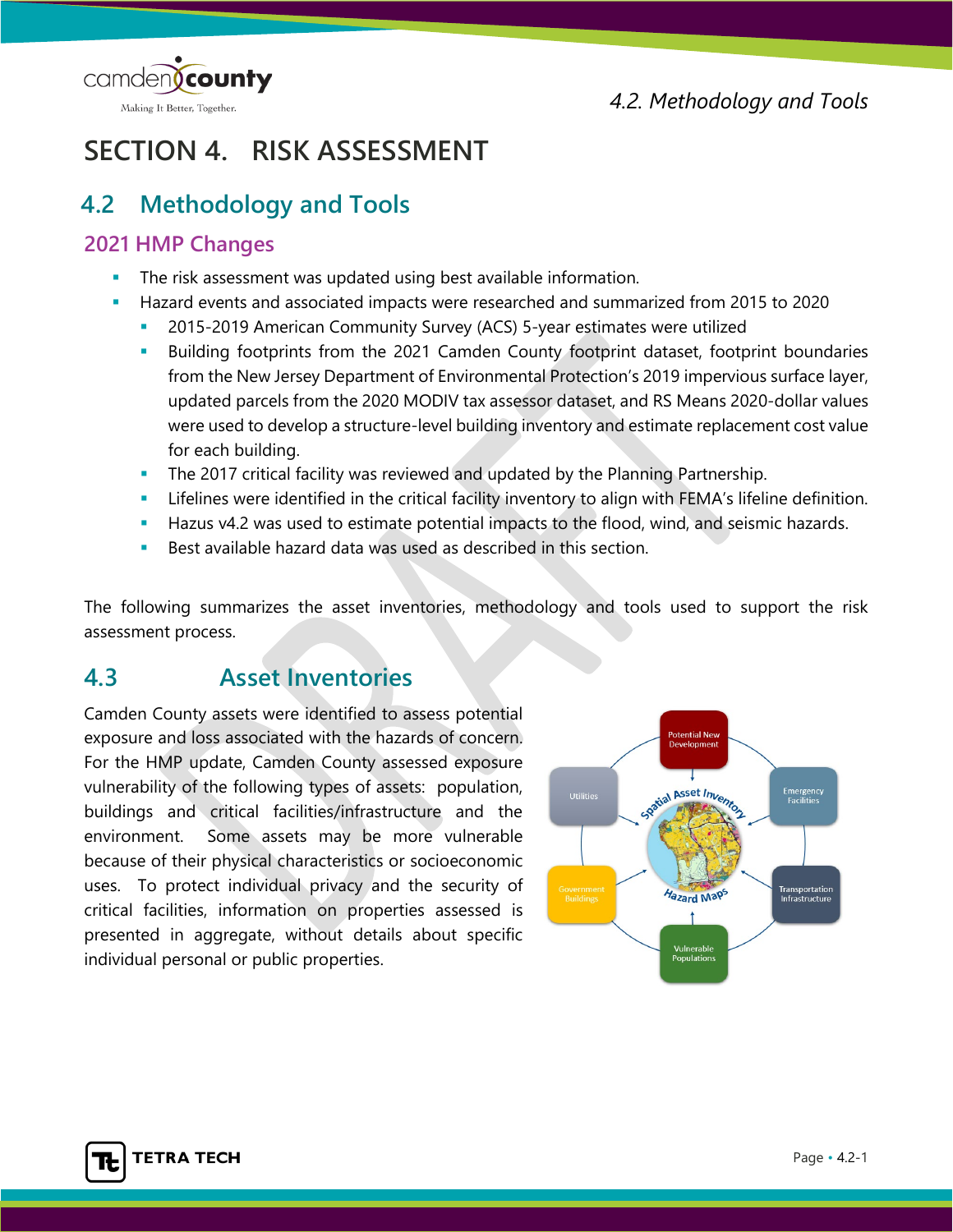

### *4.3. Asset Inventories*

#### **Population**

Total population statistics from the 2015-2019 ACS 5 year estimate were used to estimate the exposure and potential impacts to the County's population in place of the 2010 U.S. Census block estimates. Population counts were evenly distributed by the number of residential

*The risk assessment included the collection and use of an expanded and enhanced asset inventory to estimate hazard exposure and vulnerability.*

buildings per municipality generated from the building stock inventory used in the hazard mitigation plan update. This estimate is a more precise distribution of population across the County compared to only using the Census block or Census tract boundaries. Limitations of these analyses are recognized, and thus the results are used only to provide a general estimate for planning purposes.

As discussed in Section 3 (County Profile), research has shown that some populations are at greater risk from hazard events because of decreased resources or physical abilities. Vulnerable populations in Camden County included in the risk assessment are children, elderly, and population below the poverty level.

#### **Buildings**

The building stock inventory was updated countywide. To develop the building inventory, parcels from the 2020 MODIV tax assessor data were obtained from the New Jersey Geographic Information Network Open Data portal. The building inventory was developed using the 2021 building footprints provided by Camden County and footprint boundaries from the 2019 New Jersey Department of Environmental Protection (NJDEP) impervious surface layer. The 2021 building footprints provided by Camden County included structures within the 1-percent annual chance flood extent and contained building attributes for the structure's occupancy class and square footage. The remaining structure inventory outside of the 1 percent annual chance flood extent for the County was created using the footprint boundaries from the NJDEP 2019 impervious surface data. Where building footprints did not exist, the 2020 MODIV tax assessor parcel data was used to fill in the structure gaps throughout the County if the tax assessor data indicated the presence of a structure.

Once the structure inventory was established, the 2020 MODIV tax assessor attribute data was used to further define each structure in terms of occupancy class, construction type, etc. Default information was used to fill in the gaps for building attributes. The centroid of each building footprint, or parcel when a footprint was missing, was used to estimate the building location. Structural and content replacement cost values (RCV) were calculated for each building utilizing available assessor data and RSMeans 2020 values. Zip codes within the County were referenced to assign a regional location factor: residential and non-residential structures with zip codes beginning with 080 were assigned a location factor of 0.98 and 1.11, respectively; residential and non-residential structures with zip codes beginning with 081 were assigned a location factor of 0.99 and 1.11, respectively. Replacement cost value is the current cost of returning an asset to its pre-damaged condition, using present-day cost of labor and materials. Total replacement cost value consists of both the structural cost to replace a building and the estimate value of contents of a building. The occupancy classes available in Hazus were condensed into the following

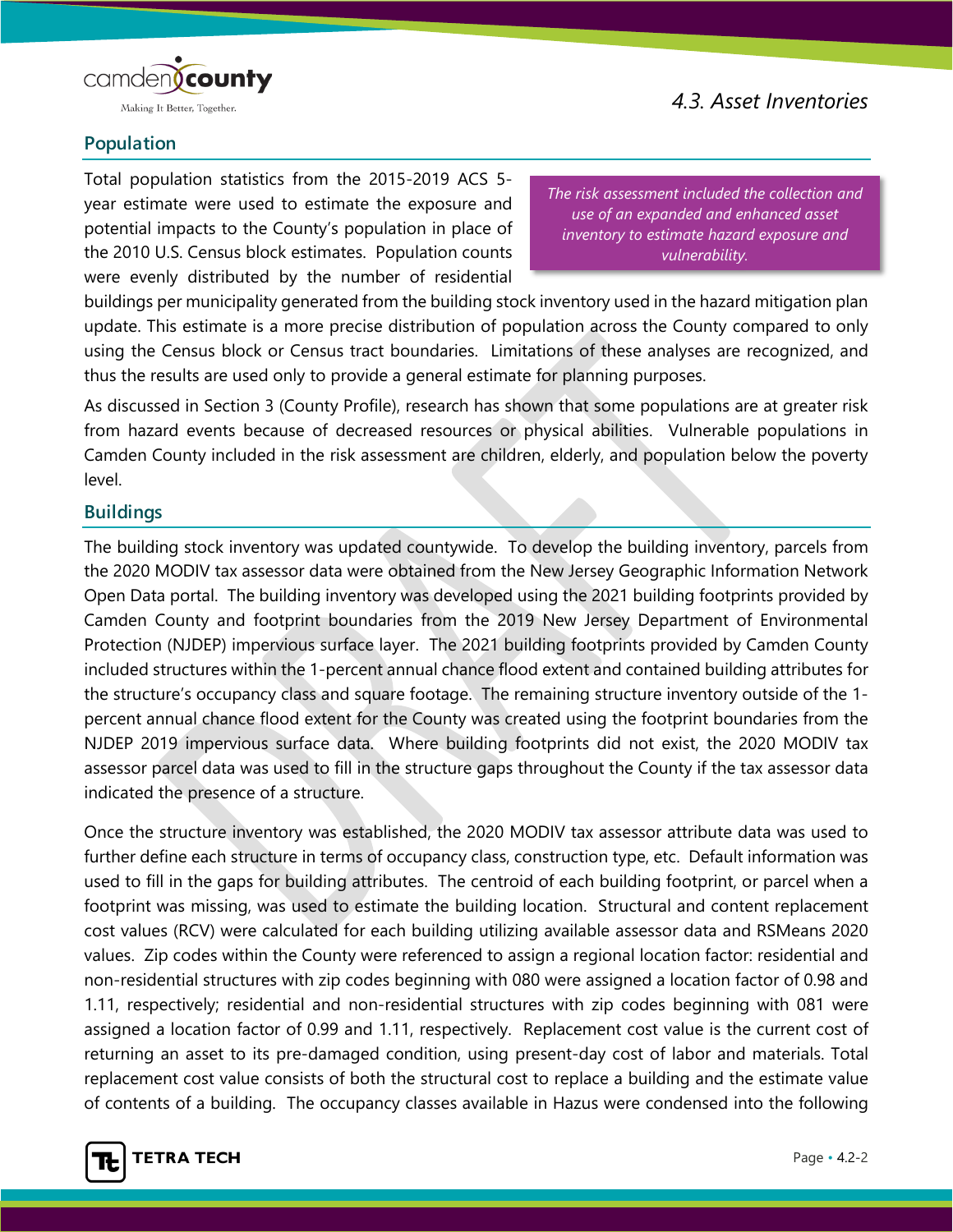

*4.3. Asset Inventories*

categories (residential, commercial, industrial, agricultural, religious, governmental, and educational) to facilitate the analysis and the presentation of results. Residential loss estimates address both multi-family and single-family dwellings.

#### **Critical Facilities and Lifelines**

The 2017 HMP critical facility inventory, which includes essential facilities, utilities, transportation features and userdefined facilities was updated by the Planning Partnership. The update involved a review for accuracy, additions or deletions of new/moved critical assets, identification of backup power for each asset (if known) and whether the critical facility is considered a lifeline in accordance with

*A lifeline provides indispensable service that enables the continuous operation of critical business and government functions, and is critical to human health and safety, or economic security (FEMA).*

FEMA's definition; refer to Appendix E (Risk Assessment Supplement). To protect individual privacy and the security of assets, information is presented in aggregate, without details about specific individual properties or facilities.

#### **Environment**

The New Jersey Department of Environmental Protection (NJDEP) Land Use Land Cover dataset was published in 2019 for the 2015 aerial coverage. This dataset models land cover change between 2012 and 2015. The classes used from this dataset summarized land use exposure aggregated by agricultural, barren, forested, urban, and wetland land use land cover types.

#### **New Development**

In addition to assessing the vulnerability of the built environment, Camden County examined recent and anticipated new development. Each jurisdiction was asked to provide input via survey 123 for all major development that has taken place over the last 5 years and anticipated major development over the next 5 years. Additionally, the New Jersey Highlands Council has identified areas of potential growth (Existing Community Zones [where both in-fill of new development and/or re-development may occur], Designated Centers, as well as Sewer Service Areas) that may provide insight as to where potential new development may occur in Camden County. Further, the New Jersey Pinelands Commission has identified Pinelands Management Area Boundaries, including regional growth areas and rural development areas that may also provide insight to where development and growth may occur in the County.

An exposure analysis was conducted in GIS to determine hazard exposure to recent and anticipated major development as provided by the County and municipalities. Identifying and integrating these changes into the risk assessment provides communities information to consider when developing the mitigation strategy to reduce these vulnerabilities in the future (one tool in the Mitigation Toolbox discussed in Section 6 – Mitigation Strategy). The identified new development is listed in Section 3 (County Profile) and hazard exposure analysis results are presented in Section 9 (Jurisdictional Annexes) as a table in each annex.

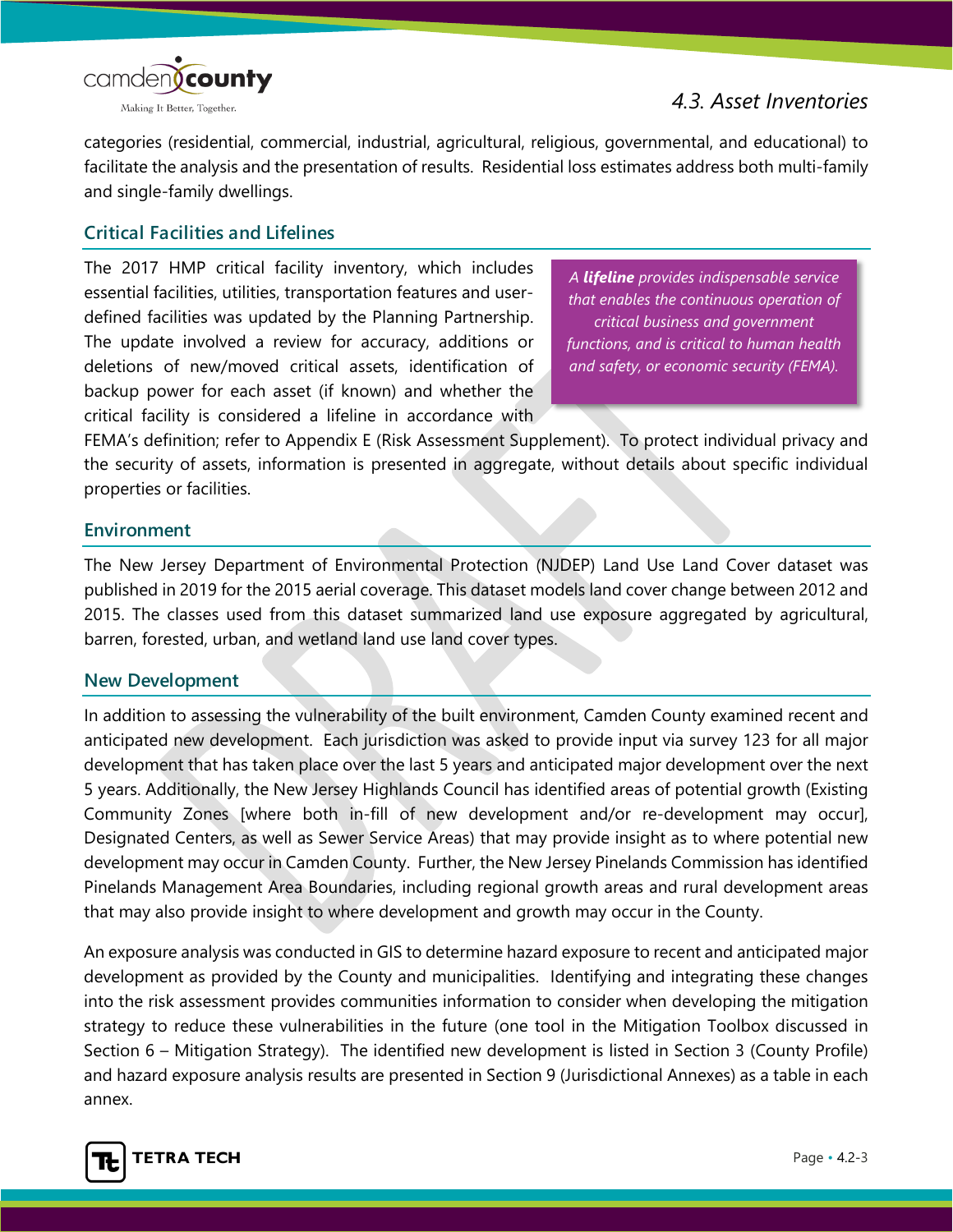

To address the requirements of the DMA 2000 and better understand potential vulnerability and losses associated with hazards of concern, Camden County used standardized tools, combined with local, state, and federal data and expertise to conduct the risk assessment. Three different levels of analysis were used depending upon the data available for each hazard as described below. Table 4.2-1 summarizes the type of analysis conducted by hazard of concern.

- *Historic Occurrences and Qualitative Analysis – This analysis includes an examination of historic impacts to understand potential impacts of future events of similar size. In addition, potential impacts and losses are discussed qualitatively using best available data and professional judgement.*
- *Exposure Assessment – This analysis involves overlaying available spatial hazard layers, or hazards with defined extent and locations, with assets in GIS to determine which assets are located in the impact area of the hazard. The analysis highlights which assets are located in the hazard area and may incur future impacts.*
- *Loss estimation — The FEMA Hazus modeling software was used to estimate potential losses for the following hazards: flood, earthquake, hurricane. In addition, an examination of historic impacts and an exposure assessment was conducted for these spatially delineated hazards.*

| <b>Hazard</b>                                       | Population | <b>General Building</b><br><b>Stock</b> | <b>Critical Facilities</b> | <b>New</b><br><b>Development</b> |
|-----------------------------------------------------|------------|-----------------------------------------|----------------------------|----------------------------------|
| Coastal Erosion and Sea Level Rise                  | E          | Е                                       | E                          |                                  |
| Dam/Levee Failure                                   | Q          | O                                       | O                          | Ω                                |
| Disease Outbreak                                    |            | ∩                                       | ∩                          | Ω                                |
| Drought                                             | O          | ∩                                       |                            | 0                                |
| Earthquake                                          | E, H       | E, H                                    | E, H                       | F                                |
| <b>Extreme Temperatures</b>                         | O          | O                                       | O                          | . .                              |
| Flood                                               | E, H       | E, H                                    | E, H                       |                                  |
| <b>Geological Hazards</b>                           | E          |                                         |                            |                                  |
| Hurricane and Tropical Storm                        | E, H       | E, H                                    | E, H                       | F                                |
| Invasive Species and Harmful Algal<br><b>Blooms</b> | O          | O                                       | O                          | Q                                |
| Severe Summer Weather                               | Ω          | $\Omega$                                | ( )                        | Ω                                |
| Severe Winter Storm                                 | $\Omega$   |                                         |                            | ∩                                |
| Wildfire                                            |            |                                         | E                          |                                  |

#### *Table 4.2-1. Summary of Risk Assessment Analyses*

*E – Exposure analysis; H – Hazus analysis; Q – Qualitative analysis*

#### **Hazards U.S. – Multi-Hazard (Hazus)**

In 1997, FEMA developed a standardized model for estimating losses caused by earthquakes, known as Hazards U.S. or Hazus. Hazus was developed in response to the need for more effective national-, state- , and community-level planning and the need to identify areas that face the highest risk and potential for loss. Hazus was expanded into a multi-hazard methodology, Hazus-MH, with new models for estimating potential losses from wind (hurricanes) and flood (riverine and coastal) hazards. Hazus is a Geographic Information System (GIS)-based software tool that applies engineering and scientific risk calculations,

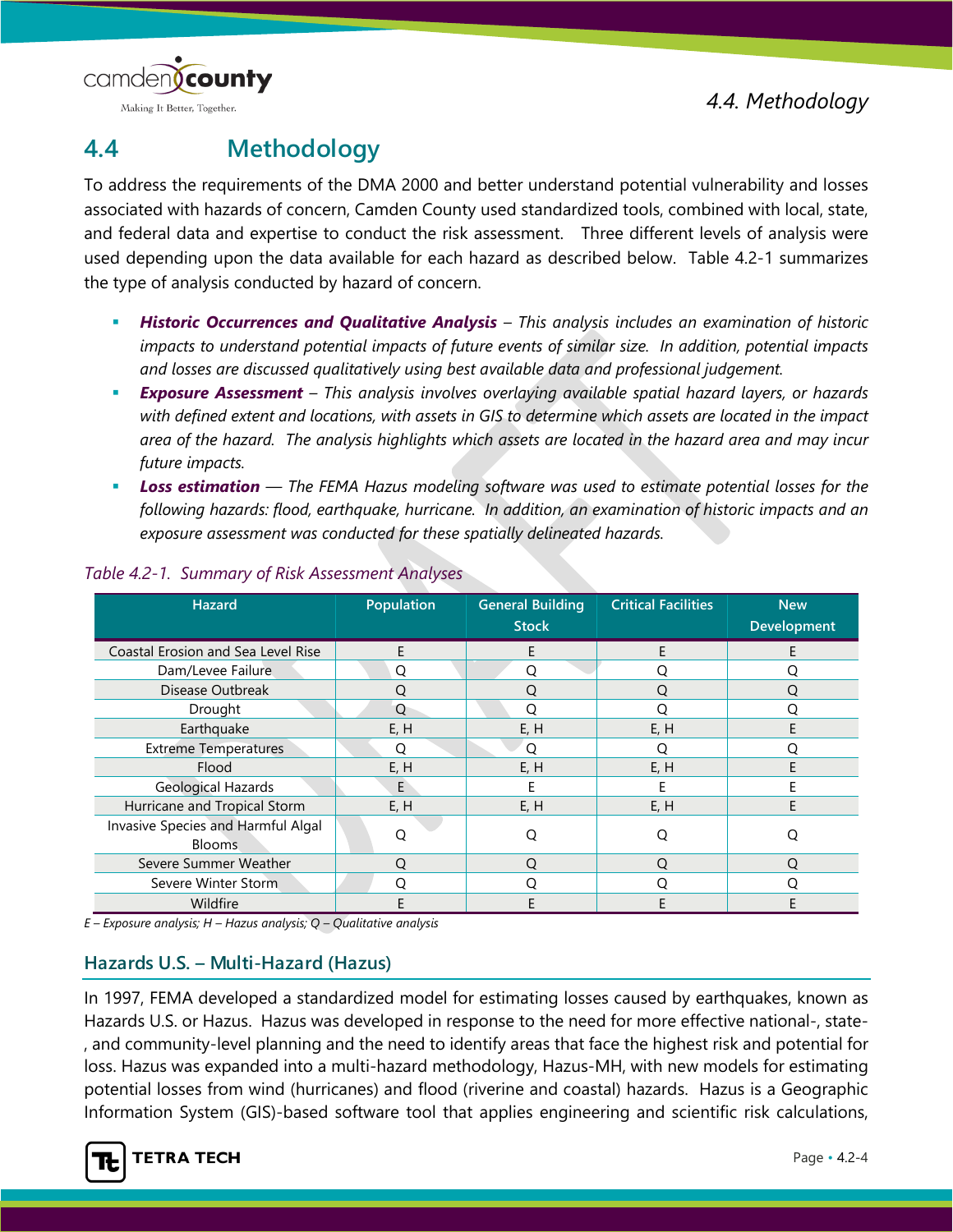



which have been developed by hazard and information technology experts, to provide defensible damage and loss estimates. These methodologies are accepted by FEMA and provide a consistent framework for assessing risk across a variety of hazards. The GIS framework also supports the evaluation of hazards and assessment of inventory and loss estimates for these hazards.

Hazus uses GIS technology to produce detailed maps and analytical reports that estimate a community's direct physical damage to building stock, critical facilities, transportation systems and utility systems. To generate this information, Hazus uses default Hazus provided data for inventory, vulnerability, and hazards; this default data can be supplemented with local data to provide a more refined analysis. Damage reports can include induced damage (inundation, fire, threats posed by hazardous materials and debris) and direct economic and social losses (casualties, shelter requirements, and economic impact) depending on the hazard and available local data. Hazus' open data architecture can be used to manage community GIS data in a central location. The use of this software also promotes consistency of data output now and in the future and standardization of data collection and storage. More information on Hazus is available at http://www.fema.gov/hazus.

In general, modeled losses were estimated in the program using user-defined flood depth grids for the flood analysis and probabilistic analyses were performed to develop expected/estimated distribution of losses (mean return period losses) for hurricane wind and seismic hazards. The probabilistic model generates estimated damages and losses for specified return periods (e.g., 100- and 500-year). Table 5.1- 2 displays the various levels of analyses that can be conducted using the Hazus software.

| Table 4.2-2. Summary of Hazus Analysis Levels |  |  |  |  |
|-----------------------------------------------|--|--|--|--|
|-----------------------------------------------|--|--|--|--|

| <b>Hazus Analysis Levels</b> |                                                                                                                                                                  |  |  |
|------------------------------|------------------------------------------------------------------------------------------------------------------------------------------------------------------|--|--|
| Level 1                      | Hazus provided hazard and inventory data with minimal outside data collection or mapping.                                                                        |  |  |
| Level 2                      | Analysis involves augmenting the Hazus provided hazard and inventory data with more recent or<br>detailed data for the study region, referred to as "local data" |  |  |
| Level 3                      | Analysis involves adjusting the built-in loss estimation models used for the hazard loss analyses.                                                               |  |  |
|                              | This Level is typical done in conjunction with the use of local data.                                                                                            |  |  |

#### **Coastal Erosion and Sea Level Rise**

Best available data was used to assess Camden County's vulnerability to coastal erosion. To help understand the geographic distribution of coastal risk, the Limit of Moderate Wave Action (LiMWA) boundary was referenced from FEMA's 2016 Effective DFIRM flood data. The LiMWA boundary was selected to assess coastal erosion because it represents land area that is susceptible to wave action. Wave action can be a driver for coastal erosion in Camden County. Asset data (population, building stock, critical facilities, and new development) were used to support an evaluation of assets exposed and potential impacts and losses. To determine what assets are exposed to coastal erosion, the County's assets were overlaid with the hazard area. Assets with their centroid located in the hazard area were totaled to estimate the number and values exposed to coastal erosion.

In addition, projected sea-level rise data (in one-foot increments) available from the NOAA Office of Coastal Management [\(https://coast.noaa.gov/slrdata/\)](https://coast.noaa.gov/slrdata/) was considered and used for this analysis to understand the assets within communities projected to be impacted by sea level rise (refer to Section

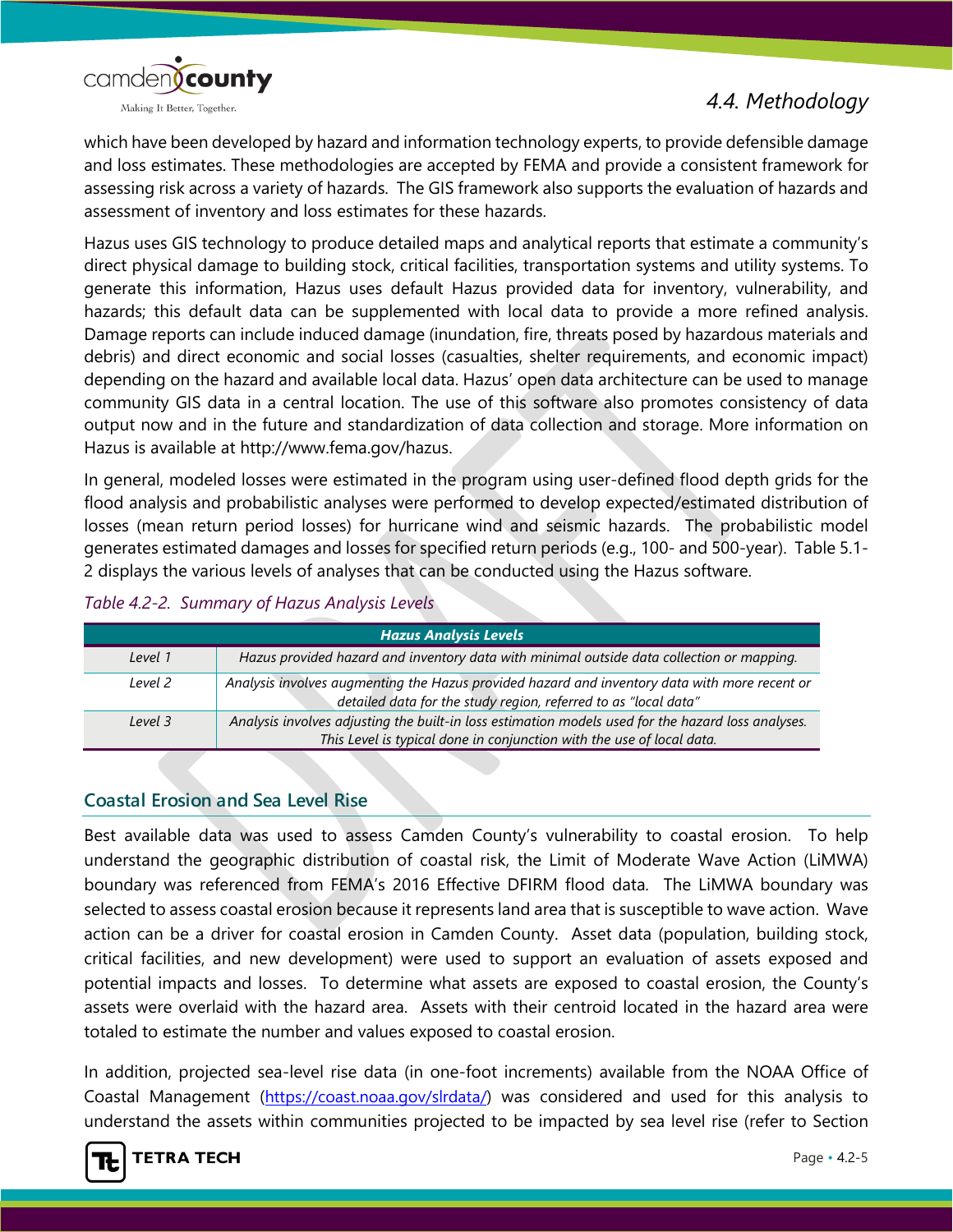

4.3.1 – Coastal Erosion and Sea Level Rise). Please note these levels do not include additional storm surge due to a hurricane or Nor'easter. The current Flood Insurance Rate Maps (FIRMs) also do not include the effects of sea-level rise. Rutgers University Science and Technical Advisory Panel (STAP) Report, entitled, Assessing New Jersey's Exposure to Sea-Level Rise and Coastal Storms: Report of the New Jersey Climate Adaptation Alliance Science and Technical Advisory Panel details several projected sea level rise scenarios for New Jersey between 2030 and 2100. Using these estimates, the sea level rise +1 ft and sea level rise +3 ft inundation areas were chosen and used in the 2019 New Jersey State Hazard Mitigation Plan. To be consistent with the State HMP, these spatial datasets were used for the 2021 Camden County HMP update in addition to the +2 ft and +4 ft inundation areas.

Asset data (population, building stock, critical facilities and lifelines, and new development) were used to support an evaluation of assets exposed and potential impacts and losses. To determine what assets are exposed to sea-level rise, the County's assets were overlaid with the hazard area. Assets with their centroid located in the hazard area were totaled to estimate the number and values exposed to sea-level rise.

#### **Dam Failure**

Assets that fall with dam inundation hazard areas within Camden County are at greatest risk of impacts from dam failure events. A qualitative assessment was conducted for the dam failure hazard. Because of the sensitive nature of the dam failure inundation zones, potential losses have not been quantified and presented in the vulnerability assessment.

#### **Disease Outbreak**

All of Camden County is exposed to disease outbreak events. A qualitative assessment was conducted for the disease outbreak hazard. Research from the Centers for Disease Control and Prevention was utilized to qualitatively assess the most recent COVID-19 outbreak.

#### **Drought**

To assess the vulnerability of Camden County to drought and its associated impacts, a qualitative assessment was conducted. The United States Department of Agriculture (USDA) Census of Agriculture 2017 was used to estimate economic impacts. Information regarding the number of farms and farmland area was extracted from the report and summarized in the vulnerability assessment. Additional resources from New Jersey 2019 Hazard Mitigation Plan, New Jersey Department of Environmental Protection and the Environmental Protection Agency were used to assess the potential impacts to the population from a drought event.

#### **Earthquake**

A probabilistic assessment was conducted for Camden County for the 100 and 500-year mean return period (MRPs) through a Level 2 analysis in Hazus to analyze the earthquake hazard and provide a range of loss estimates. The probabilistic method uses information from historic earthquakes and inferred

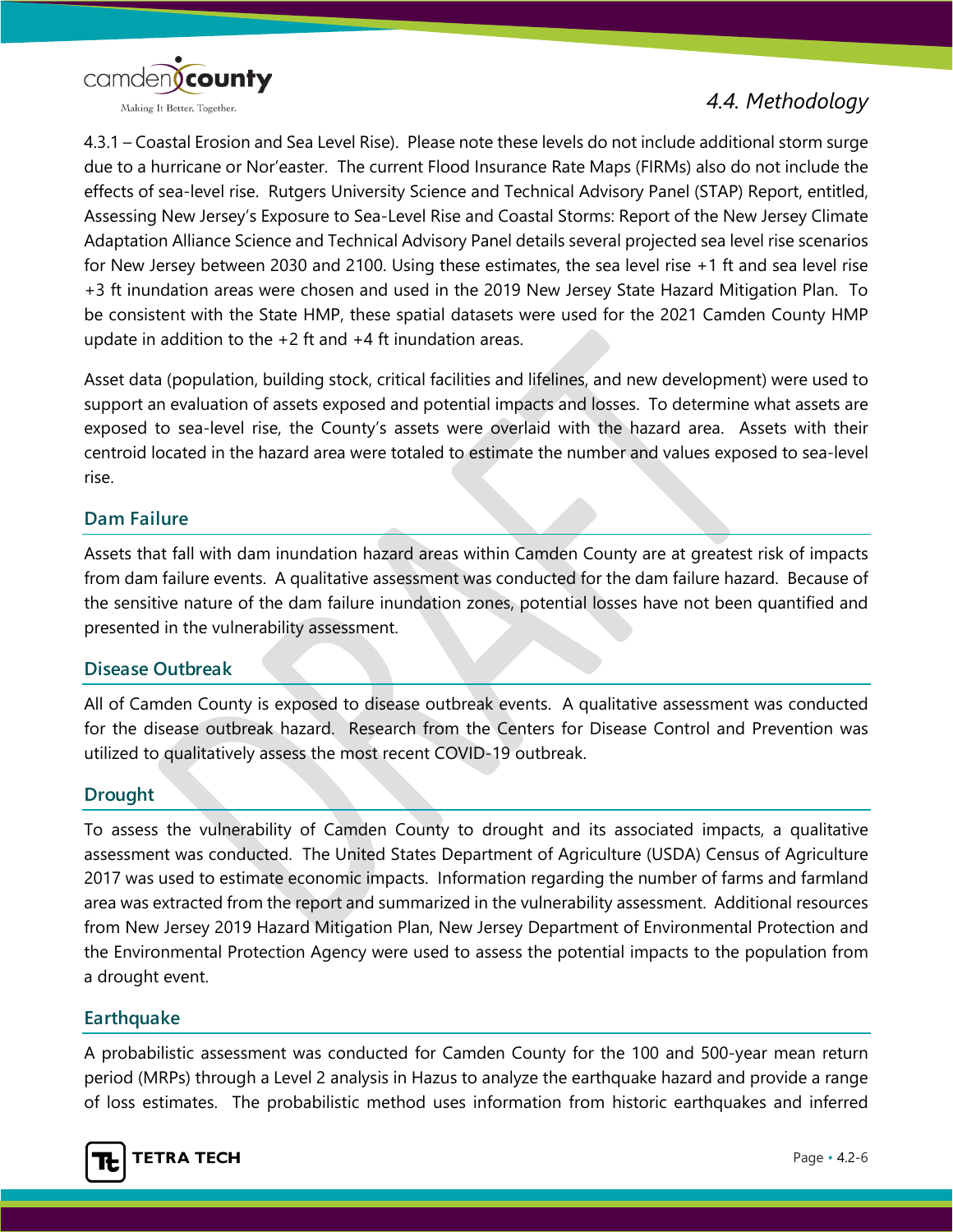

faults, locations and magnitudes, and computes the probable ground shaking levels that may be experienced during a recurrence period by Census tract.

As noted in the Hazus Earthquake User Manual, "*Although the software offers users the opportunity to prepare comprehensive loss estimates, it should be recognized that uncertainties are inherent in any estimation methodology, even with state-of-the-art techniques. Any region or city studied will have an enormous variety of buildings and facilities of different sizes, shapes, and structural systems that have been constructed over a range of years under diverse seismic design codes. There are a variety of components that contribute to transportation and utility system damage estimations. These components can have differing seismic resistance."* However, Hazus' potential loss estimates are acceptable for the purposes of this HMP.

Groundwater was set at a depth of five (5) feet (default setting). The default assumption is a magnitude 7.0 earthquake for all return periods. In 2012, the New Jersey Department of Transportation published a map of zip-codes in New Jersey and their associated soil classification. It shows that Camden County contains Class C, Class D, and Class E soils. An associated soil layer was imported into Hazus in order to estimate loss from ground-shaking. Although damages are estimated at the census tract level, results were presented at the municipal level. Since there are multiple census tracts that contain more than one jurisdiction, a density analysis was used to extract the percent of building structures that fall within each tract and jurisdiction. The percentage was multiplied against the results calculated for each tract and summed for each municipality.

Damage estimates are calculated for losses to buildings (structural and non-structural) and contents; structural losses include load carrying components of the structure, and non-structural losses include those to architectural, mechanical, and electrical components of the structure, such as nonbearing walls, veneer and finishes, HVAC systems, boils, etc.

Additionally, an exposure analysis of the County's assets (general building stock, population, critical facilities and lifelines, and new development) was conducted referencing the Class D and Class E soils. Soft soils (NEHRP Soil Classes D and E) can amplify ground shaking to damaging levels even during a moderate earthquake. Therefore, buildings located on NEHRP Classes D and E soils are at increased risk of damage from an earthquake.

#### **Extreme Temperatures**

All of Camden County is exposed to extreme temperature events. A qualitative assessment was conducted for the extreme temperatures hazard. Information from FEMA, the Centers for Disease Control and Prevention, New Jersey Office of Emergency Management, and the U.S. Fire Administration were used to assess the potential impacts to the County's assets.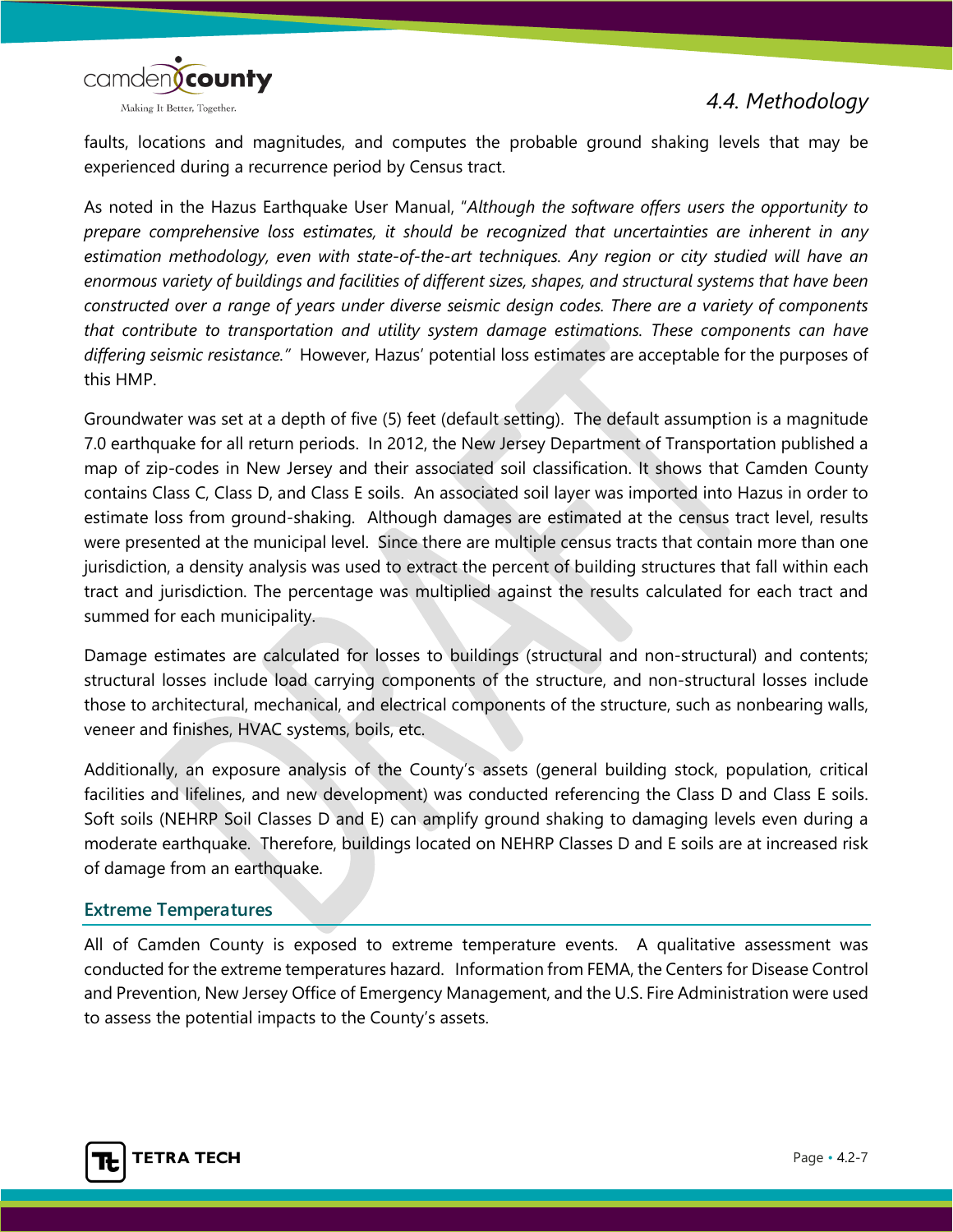

#### **Flood**

The 1- and 0.2-percent chance flood events, National Oceanic and Atmospheric Administration 2014 Sea, Lake, and Overland Surges from Hurricanes (SLOSH) data, and urban/stormwater flooding problem areas were examined to evaluate Camden County risk and vulnerability to the flood hazard.

The effective Camden County FEMA Digital Flood Insurance Rate Map (DFIRM) dated August 16, 2016 was used to evaluate exposure and determine potential future losses caused by the 1-percent and 0.2 percent annual chance flood events. These flood events are generally those considered by planners and evaluated under federal programs such as the NFIP. SLOSH represents potential flooding from worstcase combinations of hurricane direction, forward speed, landfall point, and high astronomical tide were used to estimate exposure. Please note these inundation zones do not include riverine flooding caused by hurricane surge or inland freshwater flooding. The model, developed by the NOAA National Hurricane Center to forecast surges that occur from wind and pressure forces of hurricanes, considers only storm surge height and does not consider the effects of waves. The SLOSH spatial data includes boundaries for Category 1 through Category 4 hurricane events. Further, urban and stormwater flooding problem areas were provided by the County's Planning Partners using ArcGIS Survey123.

A coastal depth grid for the 1-percent annual chance flood event was provided by the New Jersey Department of Environmental Protection (NJDEP) and FEMA Flood risk database dated August 26, 2016. A riverine depth grid for the 1-percent annual chance flood event was generated using the effective August 16, 2016 DFIRM boundaries and a 2015 1-Meter resolution Digital Elevation Model (DEM) downloaded from the United States Geological Survey. The riverine area was selected based on the limits of extent from the Delaware River depth grid. This area was interpolated using the DEM to capture water surface elevation and the depth of flooding. The final depth grids were integrated into the Hazus v4.2 riverine flood models used to estimate potential losses for the 1-percent annual chance flood event.

A Level 2 Hazus v4.2 riverine analysis was performed. Both the critical facility and building inventories were formatted to be compatible with Hazus v4.2 and its Comprehensive Data Management System (CDMS). Once updated with the inventories, the Hazus v4.2 riverine and coastal flood model was run to estimate potential losses in Camden County for the 1-percent annual chance flood event. A user-defined analysis was also performed for the building stock. Buildings located within the floodplain were imported as user-defined facilities to estimate potential losses to the building stock at the structural level. Hazus v4.2 calculated the estimated potential losses to the population (default 2010 U.S. Census data), potential damages to the general building stock, and potential damages to critical facility inventories based on the depth grids generated and the default Hazus v4.2 damage functions in the flood model. Furthermore, social impacts and debris were estimated by Hazus at the census block level. These results were presented at the municipal level. Since there are multiple census blocks that contain more than one jurisdiction, a density analysis was used to extract the percent of building structures that fall within each block and jurisdiction. The percentage was multiplied against the results calculated for each block and summed for each municipality.

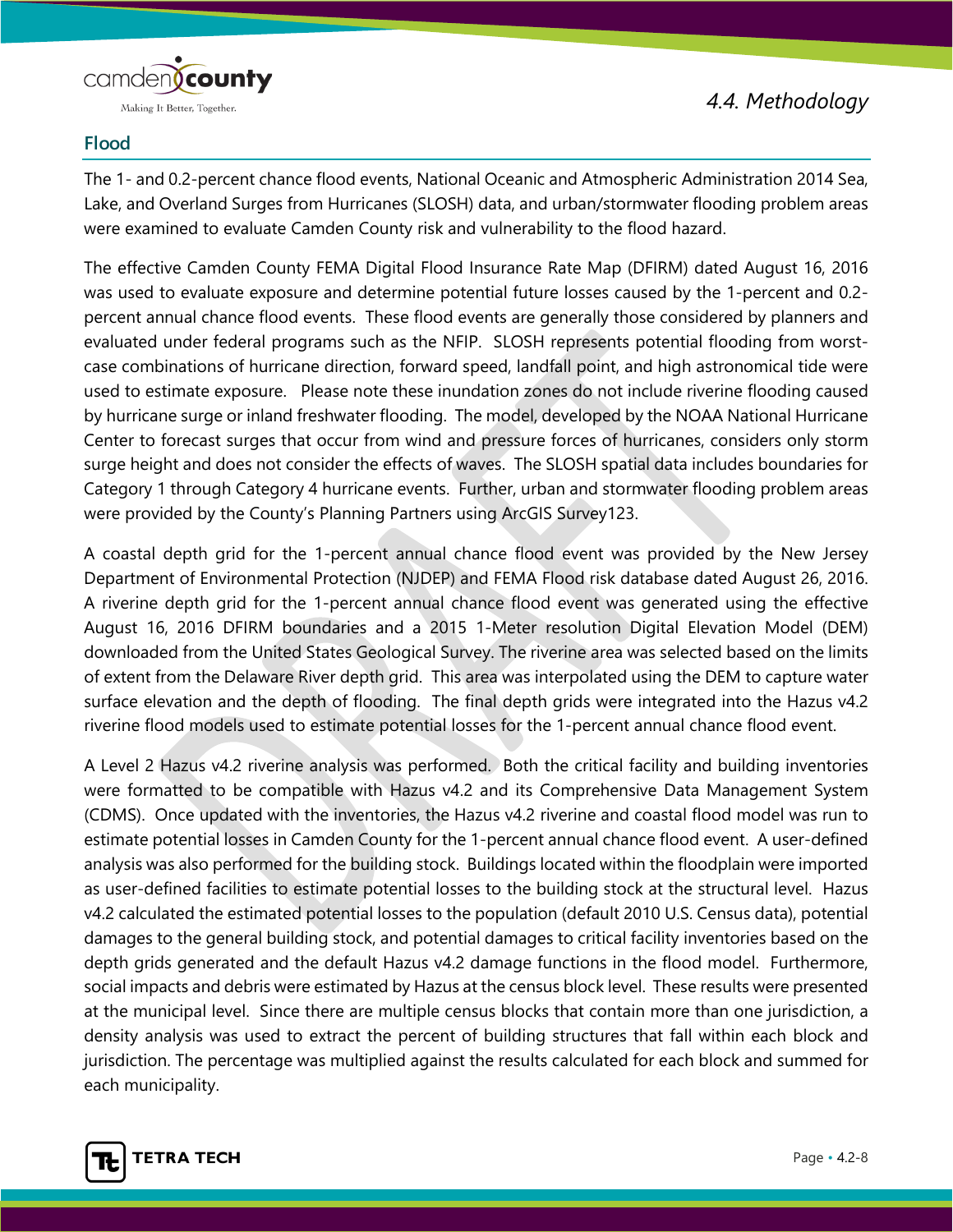

To estimate exposure to the 1-percent annual chance flood event, 0.2-percent annual chance flood event, and SLOSH Category 1 through Category 4 flood hazard areas, the spatial flood hazard boundaries were overlaid on centroids of updated assets (population, building stock, critical facilities and lifelines, and new development). Centroids that intersected the hazard areas were totaled to estimate the building replacement cost value and population vulnerable to the flood inundation areas.

National Flood Insurance Program (NFIP) was also provided to review the locations of properties identified as repetitive and severe repetitive properties. These properties were summarized by jurisdiction and general occupancy class to obtain an understanding of repetitive flood loss areas within the County.

#### **Geological Hazards**

This updated Hazard Mitigation Plan referenced landslide and subsidence hazard areas to assess the County's risk to the geologic hazard. To assess the vulnerability of the County to landslide events and its associated impacts, a quantitative assessment was conducted using ESRI ArcGIS v10.5.1 and a landslide layer that was created using the 2015 Digital Elevation Model (DEM) from the United States Geological Survey (USGS). The ArcGIS slope tool was used to calculate the degrees of the slopes in the DEM. Areas where slopes are greater than or equal to 15-percent grade may be susceptible to landslide events. Therefore, areas where the slope angles were equal to or greater than 15-percent grade were converted to degrees (e.g., 15-percent is equal to 8.5 degrees). Degrees that are equal to or greater than 8.5 were converted to vectors, which created the final landslide hazard layer. To estimate potential exposure to the landslide hazard area, assets (population, building stock, critical facilities and lifelines, new development) with their centroid in the hazard area were totaled to estimate the numbers and values exposed to the landslide hazard boundary.

To assess the vulnerability of the County to subsidence events and its associated impacts, a quantitative assessment was conducted using a karst carbonate rock spatial layer from USGS. Karst describes a distinctive topography that indicates dissolution of underlying carbonate rocks (limestone and dolomite) by surface water or groundwater over time. The dissolution process causes surface depressions and the development of sinkholes, sinking stream, enlarged bedrock fractures, caves, and underground streams. To estimate potential exposure to the subsidence hazard area, assets (population, building stock, critical facilities and lifelines, new development) with their centroid in the hazard area were totaled to estimate the numbers and values exposed to the subsidence hazard boundary.

#### **High Winds (Hurricane, Tropical Storm, Nor'easters)**

A Hazus probabilistic analysis was performed to analyze the wind hazard losses for Camden County for the 100- and 500-year mean return period events. The probabilistic Hazus hurricane model activates a database of thousands of potential storms that have tracks and intensities reflecting the full spectrum of Atlantic hurricanes observed since 1886 and identifies those with tracks associated with the County. Hazus contains data on historic hurricane events and wind speeds. It also includes surface roughness and vegetation (tree coverage) maps for the area. Surface roughness and vegetation data support the modeling of wind force across various types of land surfaces. Default demographic and updated building

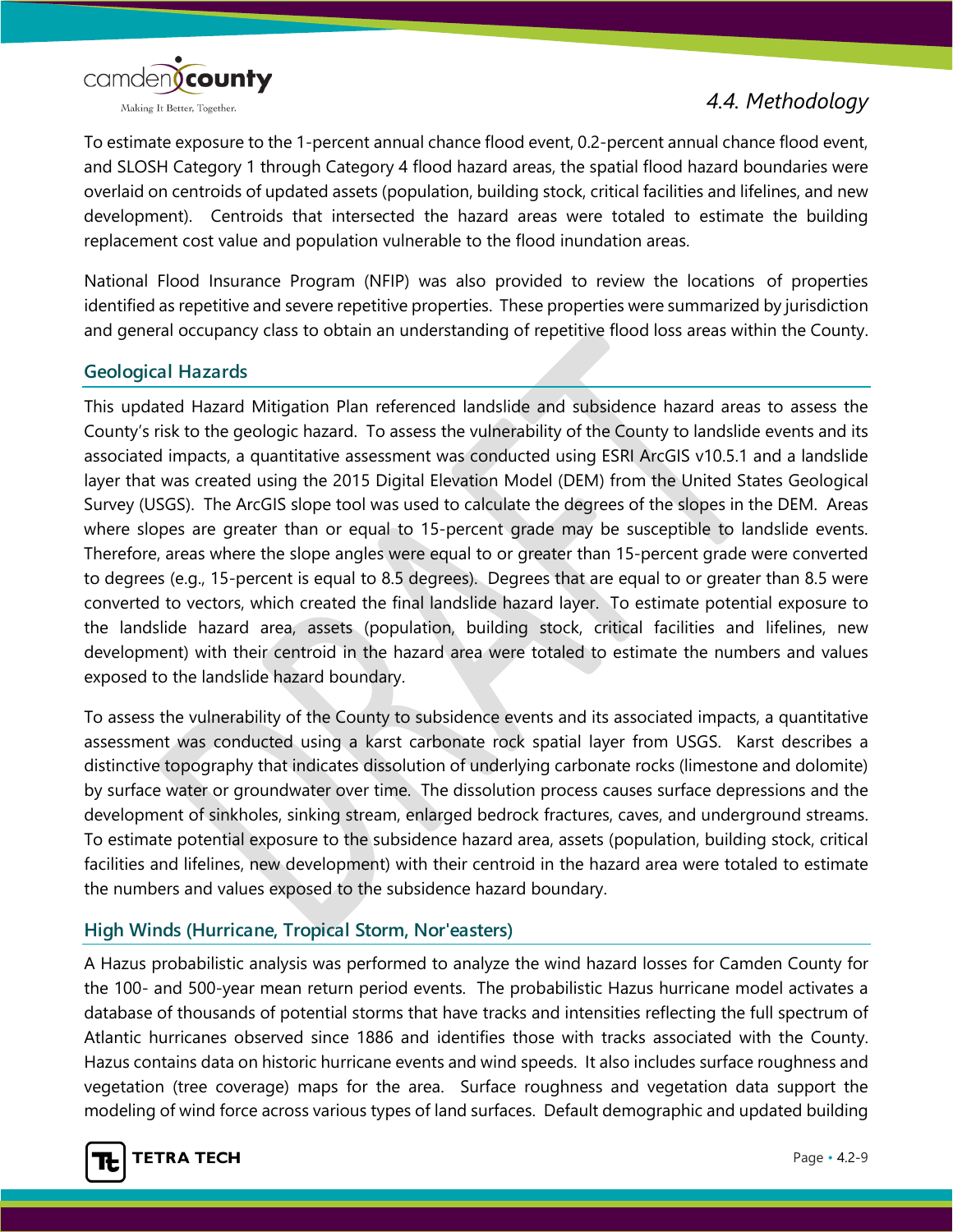

and critical facility inventories in Hazus were used for the analysis. Although damages are estimated at the census tract level, results were presented at the municipal level. Since there are multiple census tracts that contain more than one jurisdiction, a density analysis was used to extract the percent of building structures that fall within each tract and jurisdiction. The percentage was multiplied against the results calculated for each tract and summed for each municipality.

#### **Invasive Species and Harmful Algal Blooms**

All of Camden County is exposed to invasive species and harmful algal blooms. A qualitative assessment was conducted. Resources from the State of New Jersey 2018 All-Hazard Mitigation Plan, the Centers for Disease Control and Prevention, the New Jersey Department of Environmental Protection, and the United States Department of Agriculture were used to assess the County's risk to invasive species and harmful algal blooms.

#### **Severe Summer Weather**

All of Camden County is exposed to severe summer weather events. A qualitative assessment was conducted for the severe summer weather hazard. Information from National Oceanic and Atmospheric Administration, Environmental Protection Agency, U.S. Department of Health and Human Services, the New Jersey State 2019 Hazard Mitigation Plan, and the Centers for Disease Control and Prevention were used to assess the potential impacts to the County's assets.

#### **Severe Winter Storm**

All of Camden County (population, buildings, and environment) is exposed and vulnerable to the winter storm hazard. In general, structural impacts include damage to roofs and building frames, rather than building content. Current modeling tools are not available to estimate specific losses for this hazard. A percentage of the custom-building stock structural replacement cost value was utilized to estimate damages that could result from winter storm conditions (i.e., 1-percent, 5-percent, and 10-percent of total replacement cost value). Given professional knowledge and currently available information, the potential losses for this hazard are considered to be overestimated; hence, providing a conservative estimate for losses associated with winter storm events.

#### **Wildfire**

The NJFFS uses Wildfire Fuel Hazard data to assign wildfire fuel hazard rankings across the State. This data, developed in 2009, is based upon NJDEP's 2002 Land Use/Land Cover datasets and NJDEP's 2002 10-meter Digital Elevation Grid datasets. For the wildfire hazard, the NJFFS Wildfire Fuel Hazard "extreme', 'very high' and 'high' areas are identified as the wildfire hazard area. The defined hazard area was overlaid upon the asset data (population, building stock, critical facilities and potential new development) to estimate the exposure to each hazard.

To determine what assets are exposed to wildfire, the County's assets (population, building stock, critical facilities and lifelines, and new development) were overlaid with the hazard area. Assets with their

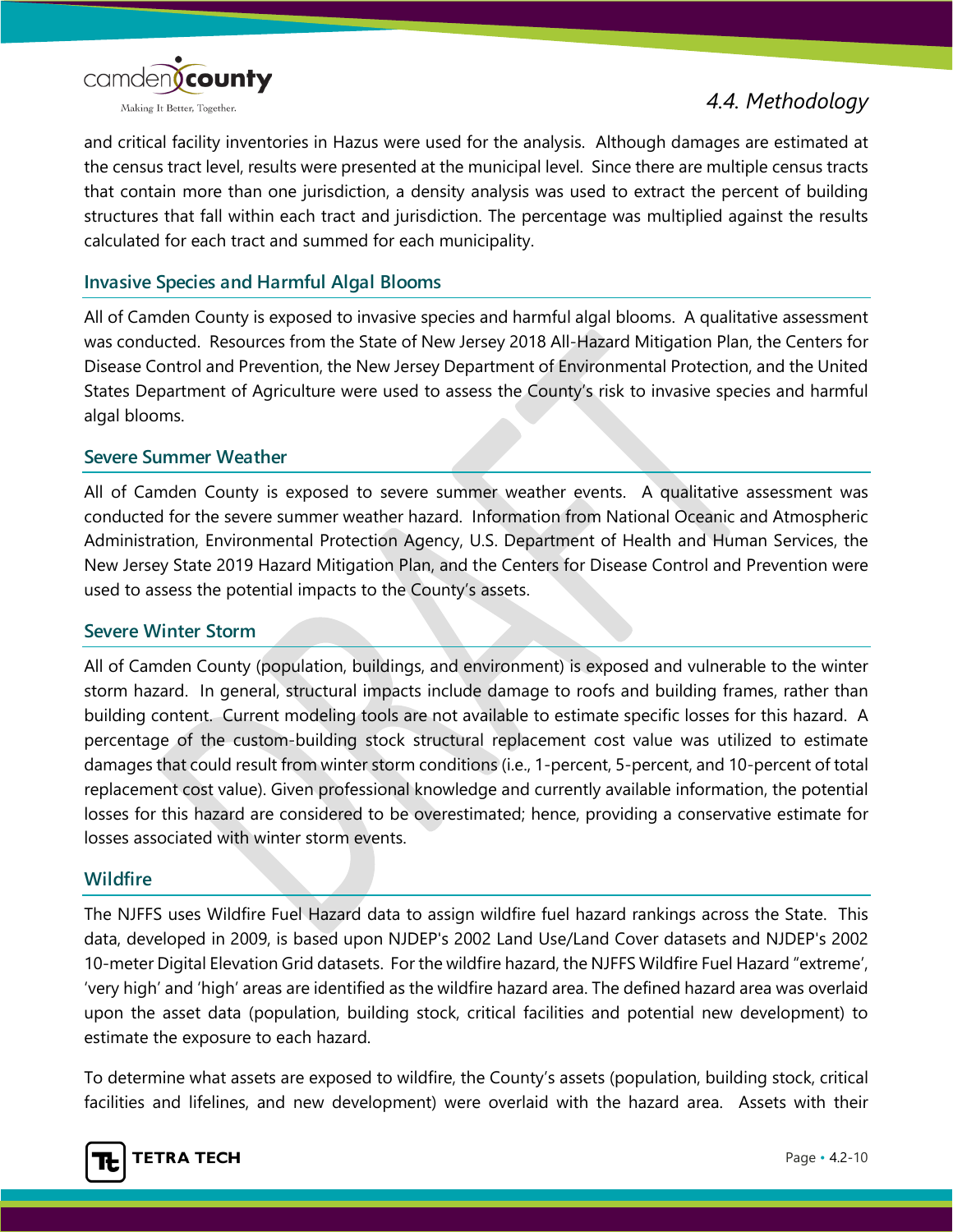

centroid located in the hazard area were totaled to estimate building replacement cost value and population exposed to a wildfire event.

#### **Considerations for Mitigation and Next Steps**

The following items are to be discussed for considerations for the next plan update to enhance the vulnerability assessment:

- All Hazards
	- Utilize updated and current demographic data. If 2020 U.S. Census demographic data is available at the U.S. Census block level during the next plan update, use the census block estimates and residential structures for a more precise distribution of population, or the current American Community Survey 5-Year Estimate populations counts at the Census tract level.
- Coastal Erosion and Sea Level Rise
	- The general building stock inventory can be updated to include attributes regarding protection against strong winds, such as hurricane straps, to enhance loss estimates.
	- If available during the next plan update, update the risk assessment using a comprehensive coastal erosion hazard area map and updated sea level rise inundation areas.
	- Collect data on historic costs incurred to reconstruct buildings, cultural resources and/or infrastructure due to coastal erosion impacts.
	- **Integrate evacuation route data that is currently being developed.**
- Flood
	- The general building stock inventory can be updated to include attributes regarding first floor elevation and foundation type (basement, slab on grade, etc.) to enhance loss estimates.
	- Conduct a Hazus loss analysis in the latest version of Hazus and for more frequent flood events (e.g., 10 and 50-year flood events).
	- **Further refine the repetitive loss area analysis.**
	- Continue to expand and update urban flood areas to further inform mitigation.
- **Earthquake** 
	- **IDENTIFY University unreinforced masonry in critical facilities and privately-owned buildings (i.e.,** residences) by accessing local knowledge, tax assessor information, and/or pictometry/orthophotos. These buildings may not withstand earthquakes of certain magnitudes and plans to provide emergency response/recovery efforts at these properties can be developed.
	- **Conduct Hazus loss analysis in the latest version of Hazus**
- Extreme Temperatures
	- Track extreme temperature data for injuries, deaths, shelter needs, pipe freezing, agricultural losses, and other impacts to determine distributions of most at risk areas.
- Geological Hazards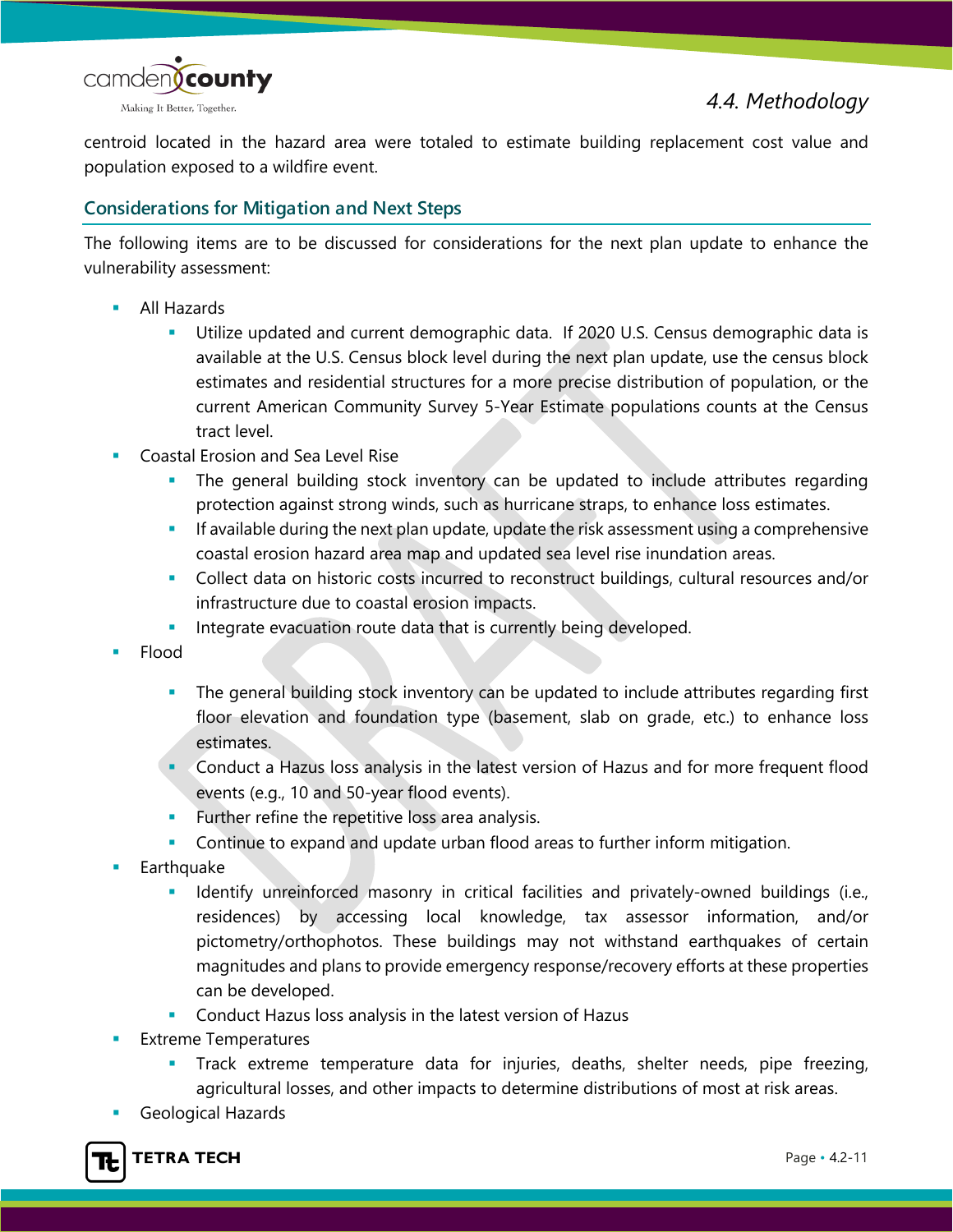*4.5. Data Source Summary*



Making It Better, Together.

- If available during the next plan update, update the risk assessment using a comprehensive landslide susceptibility and subsidence incidence hazard data.
- Collect data on historic costs incurred to reconstruct buildings, cultural resources and/or infrastructure due to geologic hazards.
- Wildfire
	- General building stock inventory can be updated to include attributes such as roofing material or fire detection equipment or integrate distance to fuels as another measure of vulnerability.
- Disease Outbreak
	- Additional information regarding localized concerns and past impacts may be collected and analyzed.
	- Assess the impacts and outcome from COVID-19.

# **4.5 Data Source Summary**

Table 4.2-3 summarizes the data sources used for the risk assessment for this plan.

|  | Table 4.2-3. Risk Assessment Data Documentation |  |
|--|-------------------------------------------------|--|
|--|-------------------------------------------------|--|

| <b>Data</b>                                              | <b>Source</b>                                                                                                                                                                                   | <b>Date</b> | <b>Format</b>                |
|----------------------------------------------------------|-------------------------------------------------------------------------------------------------------------------------------------------------------------------------------------------------|-------------|------------------------------|
| Population data                                          | U.S. Census Bureau; American Community<br>Survey 5-Year Estimates                                                                                                                               | 2010; 2019  | Digital (GIS) format         |
| <b>Building footprints</b>                               | 2021 building footprints provided by<br>Camden County and footprint boundaries<br>from the 2019 New Jersey Department of<br><b>Environmental Protection (NJDEP)</b><br>impervious surface layer | 2021/2019   | Digital (GIS) format         |
| <b>MODIV Tax Assessor data</b>                           | NJ Office of Information Technology                                                                                                                                                             | 2020        | Digital (GIS/Tabular) format |
| <b>Critical facilities</b>                               | Camden County Steering Committee and<br><b>Planning Committee</b>                                                                                                                               | 2017/2020   | Digital (GIS) format         |
| Digitized Effective FIRM maps<br>(2016)                  | <b>FEMA</b>                                                                                                                                                                                     | 2016        | Digital (GIS) format         |
| <b>NEHRP Soil</b>                                        | <b>NJDOT</b>                                                                                                                                                                                    | 2012        | Digital (GIS) format         |
| 1-Meter Resolution Digital<br>Resolution Model (DEM)     | <b>USGS</b>                                                                                                                                                                                     | 2015        | Digital (GIS) format         |
| Coastal Hazard Area                                      | FEMA Effective DFIRM LIMWA Lines                                                                                                                                                                | 2016        | Digital (GIS) format         |
| Carbonate Rock Soil Data                                 | <b>USGS</b>                                                                                                                                                                                     | n.d.        | Digital (GIS) format         |
| Steep Slope Over 15-Percent<br>(derived from DEM)        | <b>USGS</b>                                                                                                                                                                                     | 2015        | Digital (GIS) format         |
| Census of Agriculture                                    | <b>USDA</b>                                                                                                                                                                                     | 2017        | Digital (PDF Report) format  |
| 1-, 2-, 3-, 4-foot Sea Level Rise                        | <b>NOAA</b>                                                                                                                                                                                     | 2017        | Digital (GIS) Format         |
| Sea-Lake Overland Surge from<br>Hurricanes (SLOSH) Model | <b>NOAA</b>                                                                                                                                                                                     | 2014        | Digital (GIS) Format         |
| Wildfire Fuel Hazard                                     | <b>NJDEP NFFS</b>                                                                                                                                                                               | 2009        | Digital (GIS) format         |
| New Development Data                                     | Camden County Planning & Steering<br>Committee                                                                                                                                                  | 2020        | Digital (GIS) Format         |